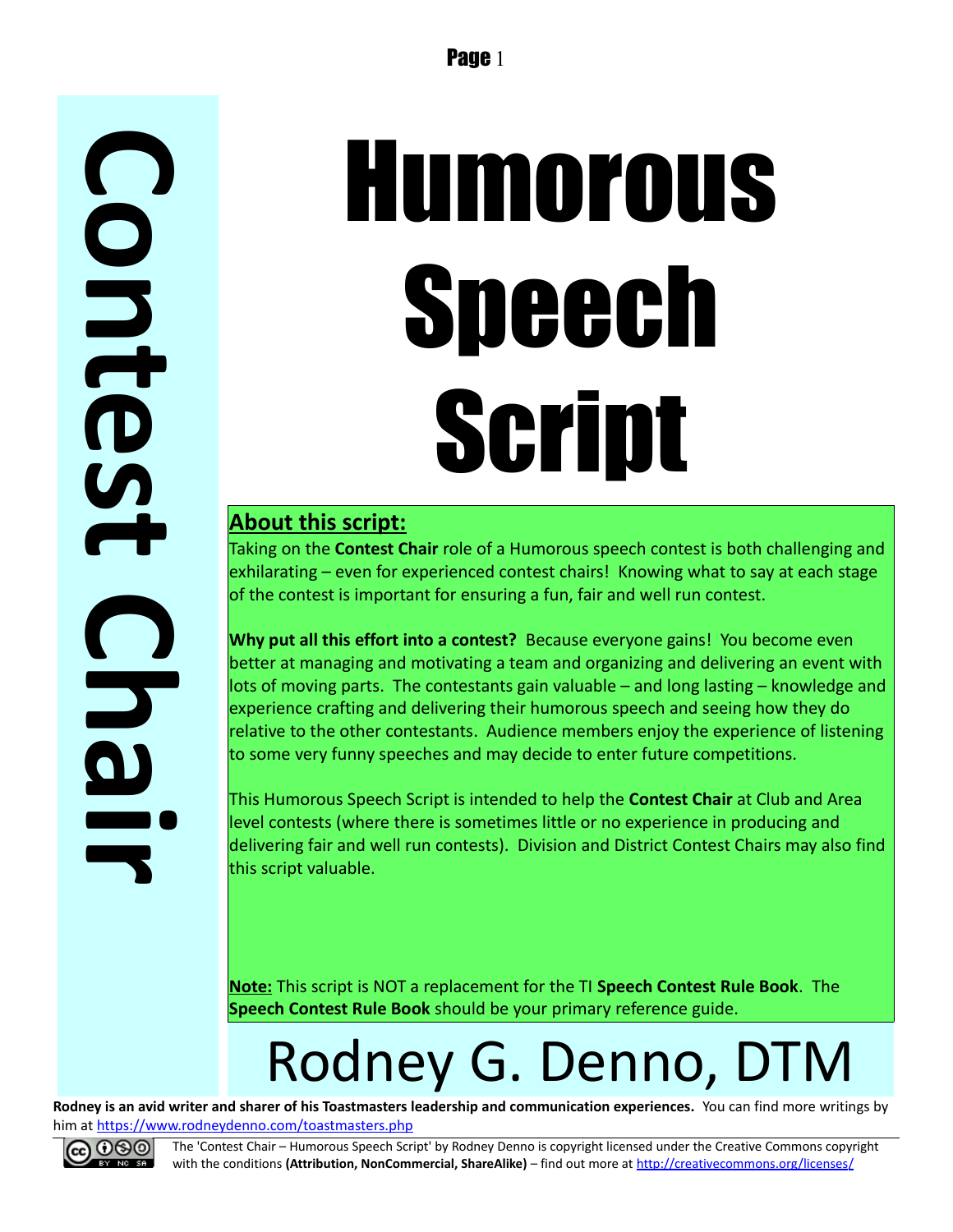Created by Rodney G. Denno, DTM and friends in District 96 (British Columbia, Canada)

#### **30 minutes prior to contest starting**

- 1. Ensure all contestants have filled in and signed the Speaker's Certification of Eligibility and Originality and Contestant Profile forms.
- 2. Ensure Contestant Profile forms have been given to the Contestant Interviewer.

#### **20 minutes prior to contest starting**

- 1. Ensure that the Chief Judge briefs Contest Judges, Timers and Ballot Counters (see 'Chief Judge – Contest Checklist' here<https://www.rodneydenno.com/toastmasters.php>and the 'Chief Judge Checklist' in the Toastmasters International **Speech Contest Rule Book**)
- 2. Contest Chair briefs contestants and ensures that the Sargent At Arms is aware of any contestant speech setup needs (Ensure all contestants can see the timing lights from the speaking area) (see Contest Chair Checklist in the Toastmasters International **Speech Contest Rule Book**)

#### **5 minutes prior to contest starting**

Call for all attendees to take their seats

#### **Call the Humorous Speech Contest to Order**

- 1. Welcome all attendees and contestants.
- 2. Recognize dignitaries in the audience.

#### **Start Contest**

**Note:** To calculate the amount of time this portion of the contest will take – allow about 9 minutes for each contestant (30 sec to introduce contestant + 7 min 30 sec for each contest speech + 1 min judges)

- **State**: "We will now begin the Humorous Speech contest. The contest will consist of a series of timed  $5 - 7$  minute speeches that will be judged by a panel of judges."
- **State:** "All contestants and judges participating in this contest are eligible for their roles as per the Toastmasters International Speech Contest Rule Book. Each contestant has certified that they prepared their own speech, on a topic of their own choosing and used content that is substantially original."

**Rodney is an avid writer and sharer of his Toastmasters leadership and communication experiences.** You can find more writings by him at<https://www.rodneydenno.com/toastmasters.php>

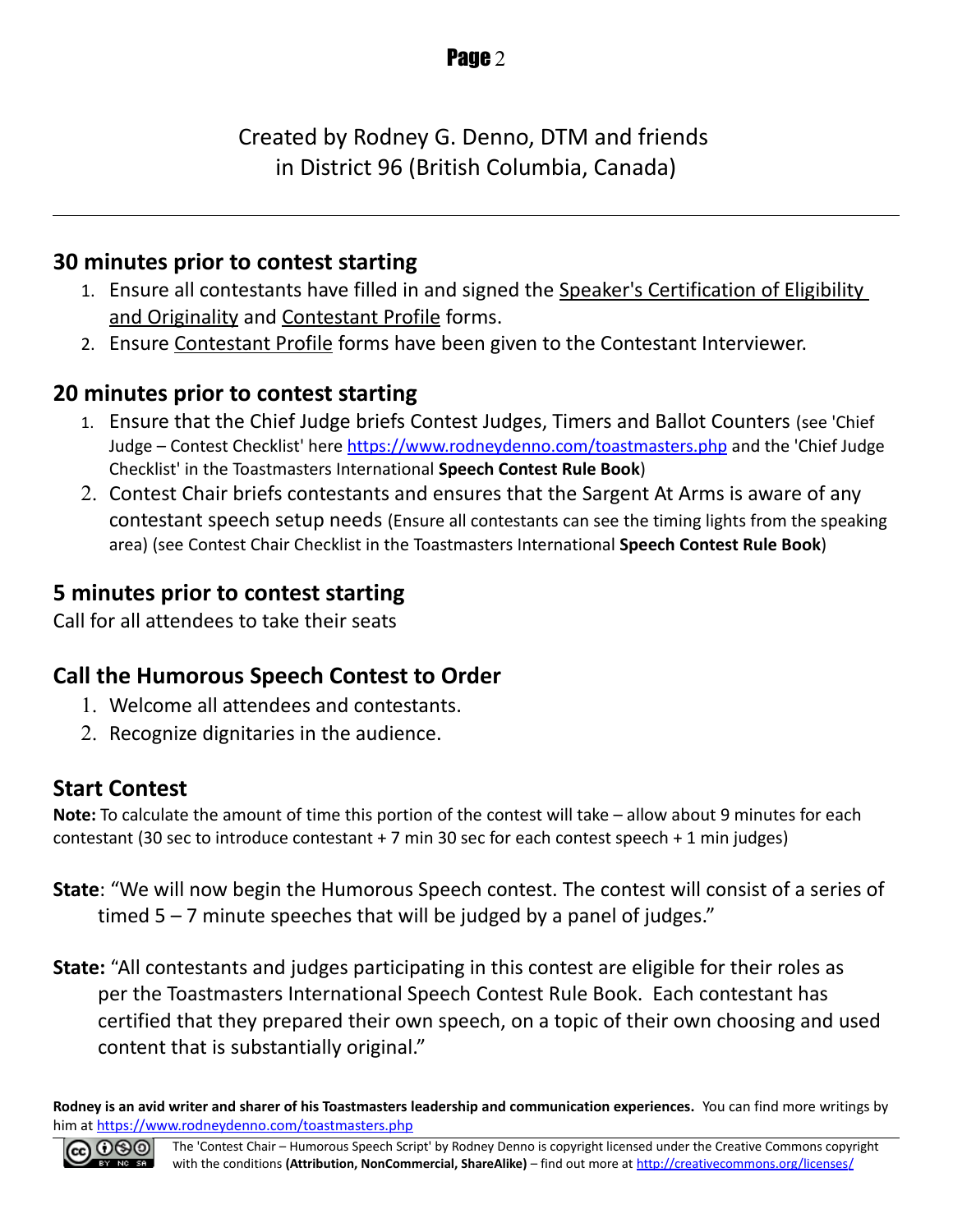#### Page 3

**State:** *"*Contestants and judges are the only ones who may lodge a protest over eligibility or speech content. There is a protocol in place to deal with protests if they arise. Protests will be resolved before the announcement of winners. Once the winners are announced the results are final.*"*

- **State: "**The winner will represent {Club Name, Area Name, Division Name} on \_\_\_\_\_\_\_\_\_\_ at the {Area, Division, District} contest to be held at
- **State**: "These proceedings are designed to ensure that we run a fair contest and that each contestant is given a level playing field on which to compete. The following announcements are made in the interest of having a distraction-free environment for our contestants."
	- **1.** Please place all cell phones or other devices that make audible noises either off or on silent.
	- **2.** No photography of the contestants is allowed during the contest. There will be photo opportunities after the contest. Videotaping is allowed only if the contestant has given their approval in advance.
	- **3.** Once the contest has begun, members of the audience are asked to refrain from leaving and/or re-entering the room. If you must leave, please do so during the times of silence between contestant speeches. The sergeant-at-arms will not allow anyone to enter the room during a contestant's speech."

**State**: "All Humorous Speech contestants may remain in the room during the contest."

- **Ask**: "Chief Judge, have the Contest Judges, Timers and Ballot Counters been briefed and are we ready to proceed with the contest?" *Wait for an affirmative reply.*
- **State**: "As contest chair I have briefed all the contestants regarding minimum and maximum time limits and stage area."
- **State**: "In order to allow the judges time to mark their ballots, we will have one minute of silence after each contestant's speech, and we will have two minutes of silence after the last contestant's speech until all the ballots have been collected."
- **Ask**: "Timer, will you signal me when one minute has elapsed between contestant speeches?" *Wait for an affirmative reply.*

**Rodney is an avid writer and sharer of his Toastmasters leadership and communication experiences.** You can find more writings by him at<https://www.rodneydenno.com/toastmasters.php>

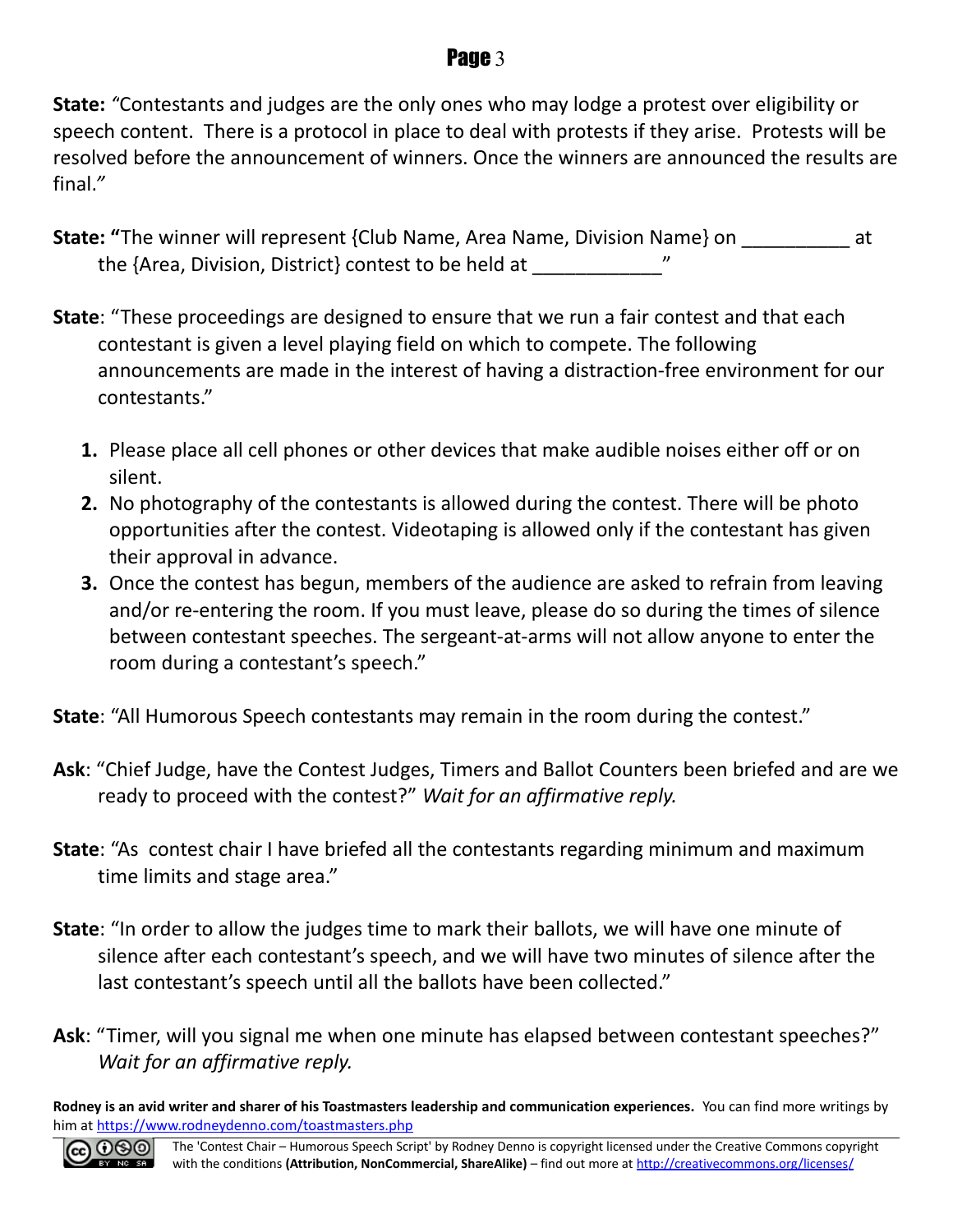#### **Page 4**

**State**: "The speaking order for the contest was determined earlier by having our contestants draw for position. The speaking order for the contest will be:"



**State** – "Each contestant will be introduced only by their name, and the title of their speech. I will then repeat the title of the speech and the contestant's name. The first contestant will now proceed to the staging area. Subsequent contestants will proceed to the staging area during the one minute of silence"

**Ask**: "Are there any questions? If not, we will now proceed with the speeches."

*NOTE: Lead applause before and after each speech. Provide one minute of silence between speeches.*

| 1. Name | Title |
|---------|-------|
|         |       |
| 2. Name | Title |
|         |       |
| 3. Name |       |
|         |       |
| 4. Name | Title |
|         |       |

**Rodney is an avid writer and sharer of his Toastmasters leadership and communication experiences.** You can find more writings by him at<https://www.rodneydenno.com/toastmasters.php>

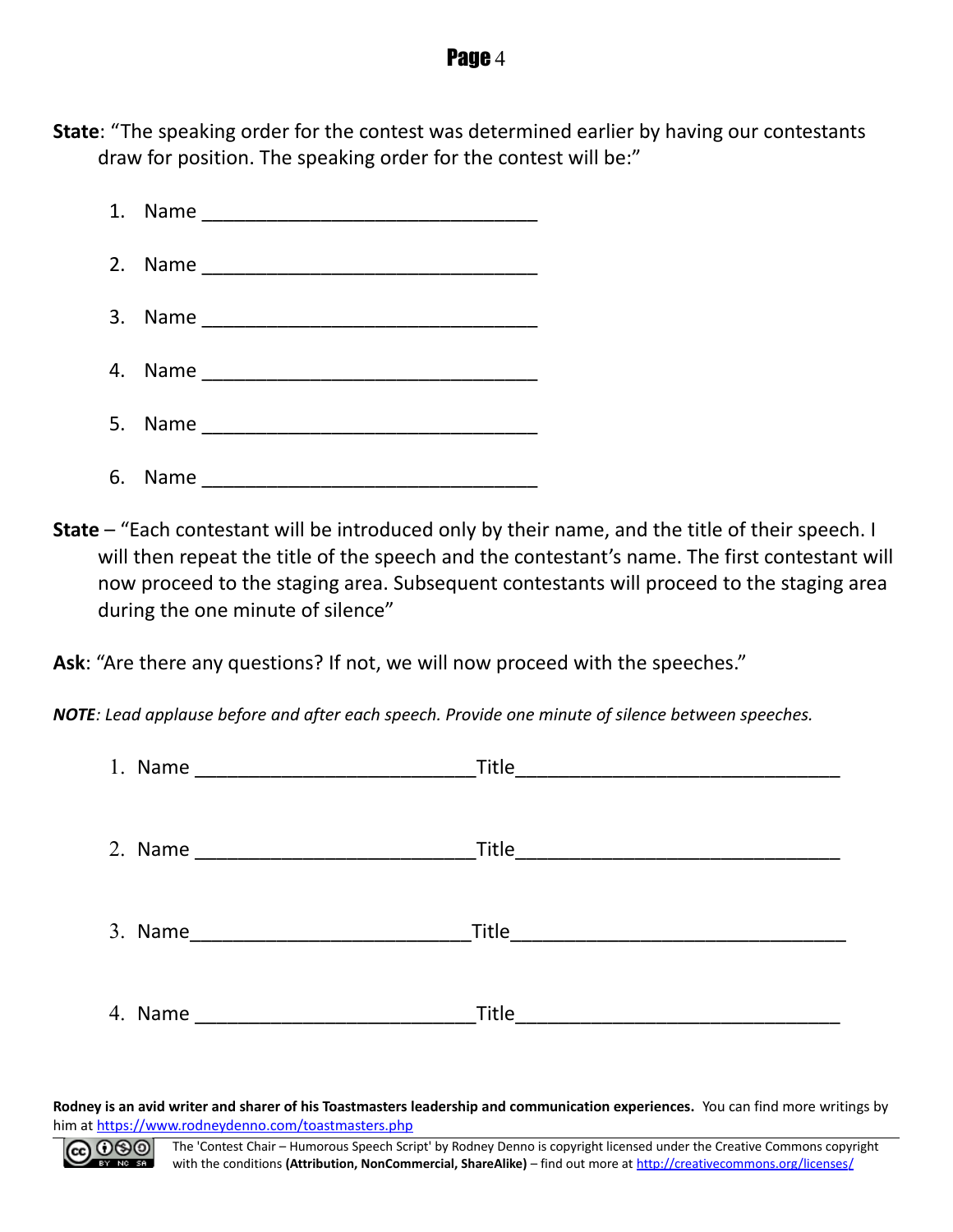| Page 5  |              |  |  |
|---------|--------------|--|--|
| 5. Name | Title        |  |  |
|         |              |  |  |
| 6. Name | <b>Title</b> |  |  |

- **After the last speech, State**: "May we please have silence until all the ballots have been collected? Judges, please hold your ballots up when you have completed them."
- *Note: At this time the Ballot Counters and the Chief Judge will collect the ballots. After all the ballots have been collected and the Chief Judge and Ballot Counters have left the room you can introduce the Contestant Interviewer.*

#### **Contestant Interviews**

Contestant Interviewer interviews each contestant – using materials from the Contestants Profile - and presents each contestant with their Certificate of Participation.

**Note:** While a protest is very rare - this is the most likely time for it to be lodged. It must be dealt with immediately. Protest can only be based on eligibility and speech originality and must be lodged with the Chief Judge and Contest Chair only by another contestant or by a judge. (See the section titled 'Protests and Disqualifications' in the Toastmasters International **Speech Contest Rule Book.**)

During the contestant interviews the Chief Judge and Ballot Counters will be processing the judges ballots and tabulating the results. When this is completed the Chief Judge will return and provide you with the Results Form and the filled in  $1<sup>st</sup>$ , 2<sup>nd</sup> and 3<sup>rd</sup> place certificates. The Results Form will indicate if there were any disqualifications based on time.

#### **Announce Contest Results and Present Certificates**

Invite the highest level dignitary in the room to help present the awards.

**State:** "There were no {or one, two, etc.} disqualifications."

You may wish to present the certificates in reverse order so suspense is built up in anticipation of who the winner will be.

Thank the Chief Judge, Timers, Ballot Counters and Anonymous Judges for their contributions to making this a fair and well run contest.

**Rodney is an avid writer and sharer of his Toastmasters leadership and communication experiences.** You can find more writings by him at<https://www.rodneydenno.com/toastmasters.php>

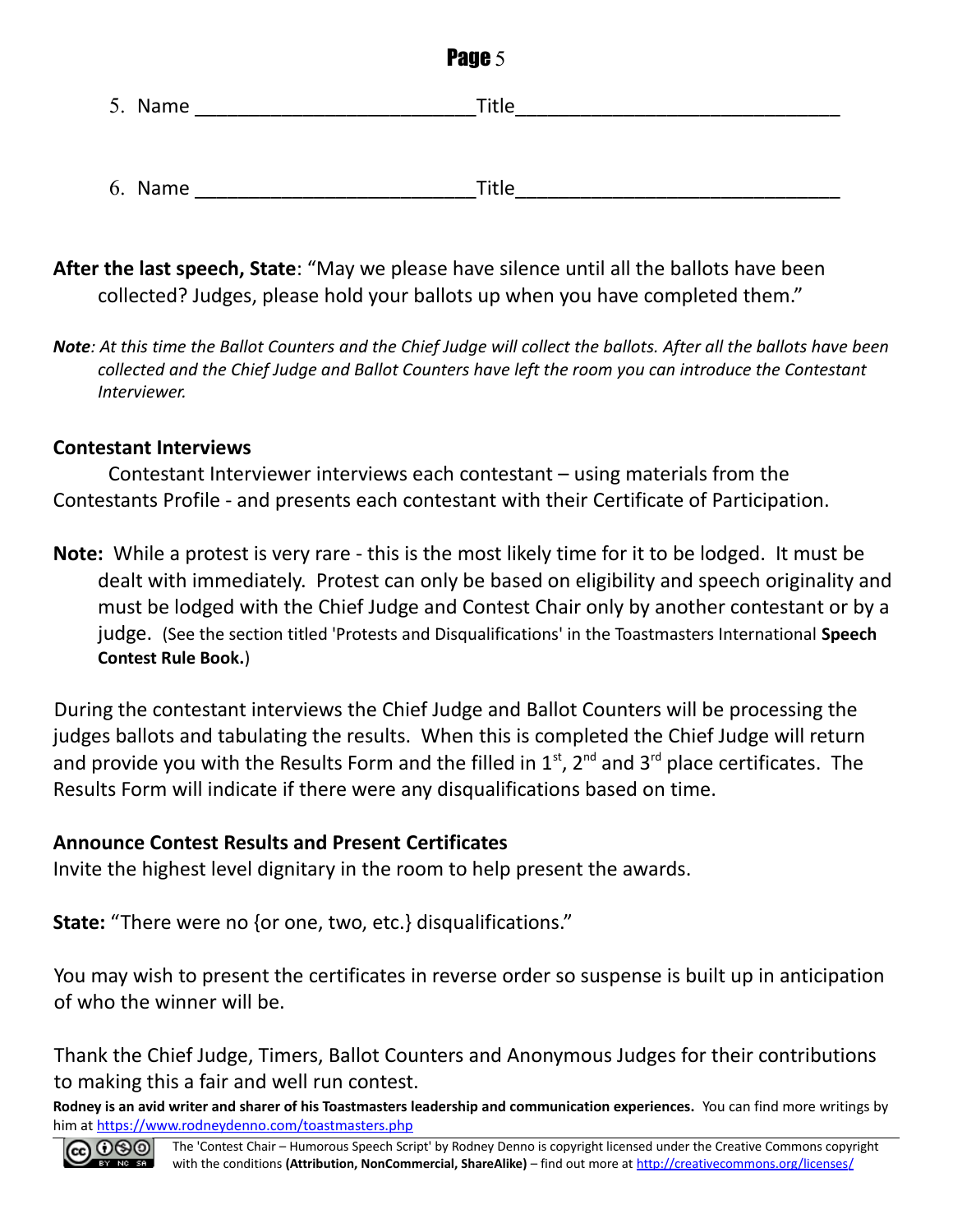Thank the contestants for their efforts and courage to compete in this contest.

Thank any other volunteers that may have helped make the contest a success.

#### **Adjourn Humorous Speech contest.**

#### **Contest Wrap Up Paperwork**

Ensure that the Chief Judge has completed the Notification of Contest Winners form and sent it to the next contest level... Club Contest – send to Area Director Area Contest – send to Division Director Division Contest – send to District Chief Judge

**Rodney is an avid writer and sharer of his Toastmasters leadership and communication experiences.** You can find more writings by him at<https://www.rodneydenno.com/toastmasters.php>